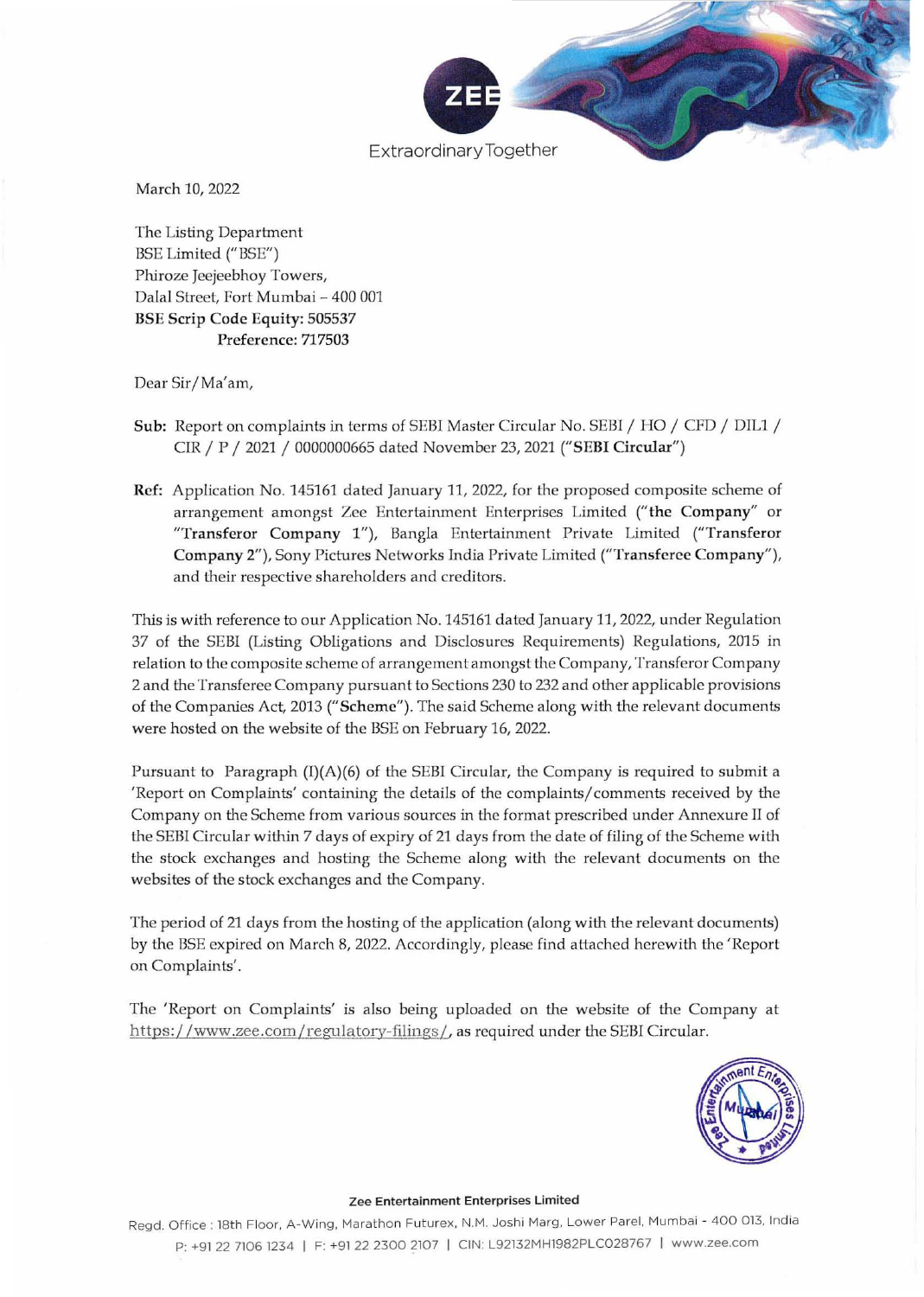

We request you to take on record the enclosed 'Report on Complaints' and issue the 'No Objection Certificate' to enable us to file the Scheme with the Hon'ble National Company Law Tribunal.

 $nt En$ 

Mumba

Thanking You,

Yours Faithfully, For Zee Entertainment Enterprises Limited

wal

As Chief Compliance Officer & Company Secretary **FCS6669** 



#### **Zee Entertainment Enterprises Limited**

**Regd. Office ; 18th Floor, A-Wing, Mara thon Futurex. N.M. Joshi Marg, Lower Parel, Mumbai - 400 013, India**  P: +91 22 71061234 I F: +91 2223002107 I CIN: L92132MH1982PLC028767 I www.zee.com